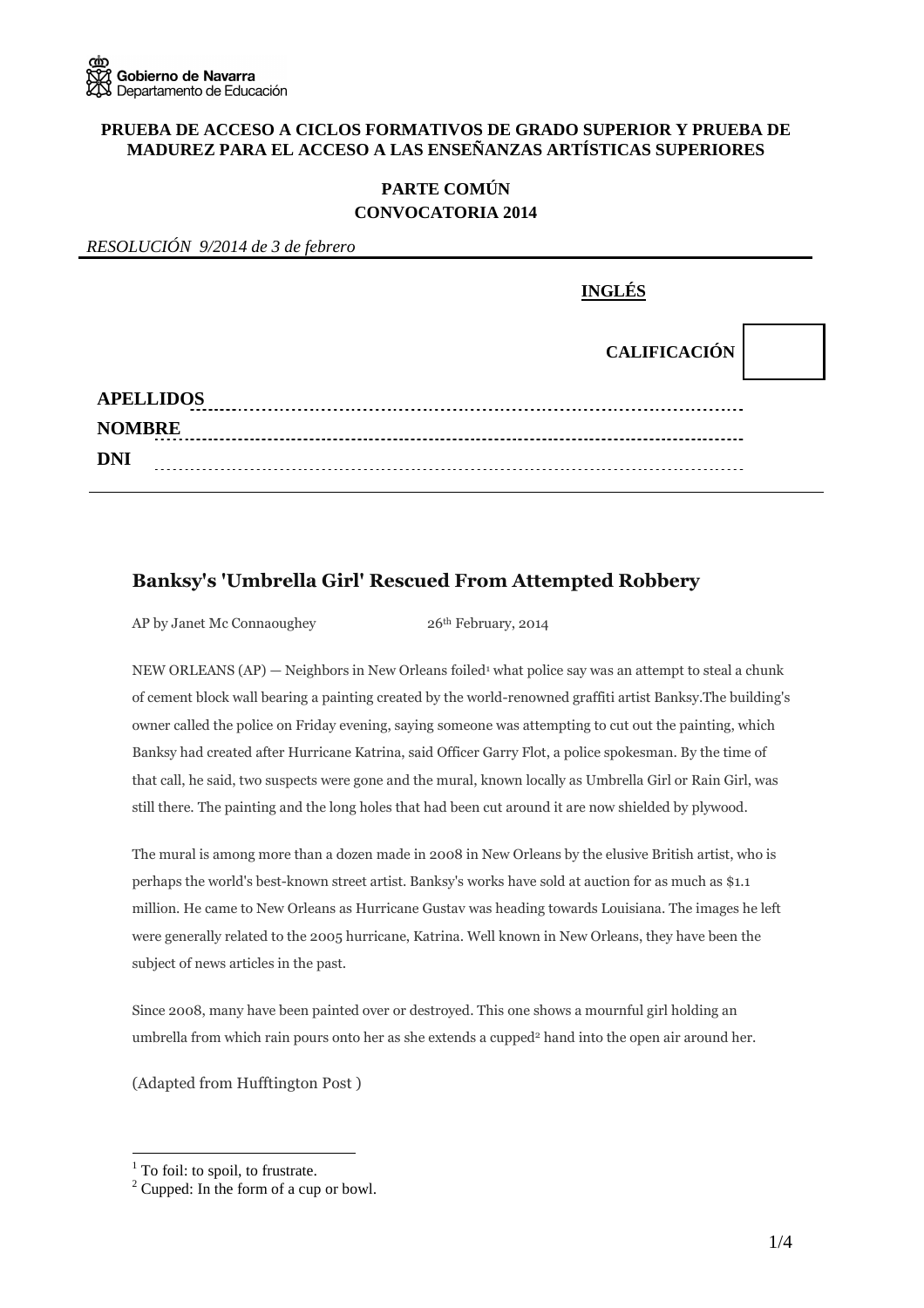#### **PRUEBA DE ACCESO A CICLOS FORMATIVOS DE GRADO SUPERIOR Y PRUEBA DE MADUREZ PARA EL ACCESO A LAS ENSEÑANZAS ARTÍSTICAS SUPERIORES**

# **PARTE COMÚN**

### **CONVOCATORIA 2014**

*RESOLUCIÓN 9/2014 de 3 de febrero* 

## **INGLÉS**

#### **1. Indicate whether these statements are TRUE or FALSE and write down which part of the text justifies your answer. (2 points)**

- a. Neighbors in New Orleans stole Banksy's graffiti.
- b. When the police arrived the thieves were still there.
- c. Banksy is maybe the most popular graffiti artist in the world.
- d. Banksy's paintings in New Orleans are preserved.

#### **2. Answer the following questions in your own words. (2 points)**

- a. What was the theme Banksy chose for most of his works in New Orleans?
- b. Why is the painting called 'Umbrella Girl 'or 'Rain Girl'?

#### **3. Find a synonym in the text for the following words. (1 point)**

- a. Well known ( paragraph 1)
- b. Trying ( paragraph 2)
- c. Topic ( paragraph 3)
- d. Sad, anguished( Paragraph 4)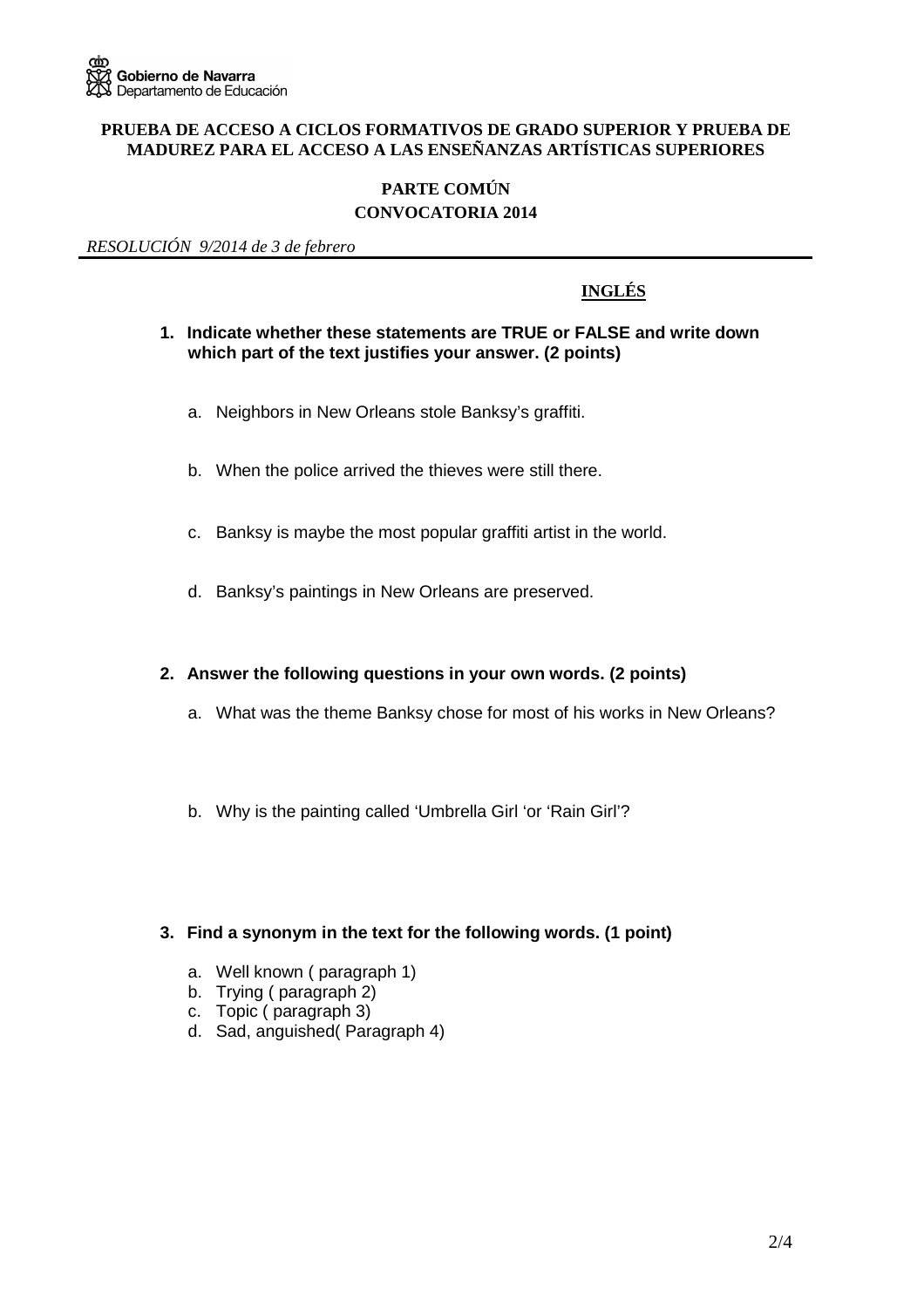#### **PRUEBA DE ACCESO A CICLOS FORMATIVOS DE GRADO SUPERIOR Y PRUEBA DE MADUREZ PARA EL ACCESO A LAS ENSEÑANZAS ARTÍSTICAS SUPERIORES**

## **PARTE COMÚN**

## **CONVOCATORIA 2014**

*RESOLUCIÓN 9/2014 de 3 de febrero* 

## **INGLÉS**

#### **4. Complete these sentences with the correct structure (2 points)**

- a. Don't worry about the work ! I ……….. do it for you. (Spontaneous decision)
- b. Sarah said she …………..pass all her exams. ( Reported speech)
- c. What ……………. you do if someone gave you a million euros? ( Conditional sentence)
- d. The Beatles, ……………….. music has millions of fans, have become the biggest icon of British pop. ( Relative pronouns)
- **5. Write a short essay ( about 100/120 words) on ONE of the following topics:**
- Graffiti should always be considered as art. What do you think?
- Or
- Have you ever seen a graffiti which really impressed you? Explain and describe it.